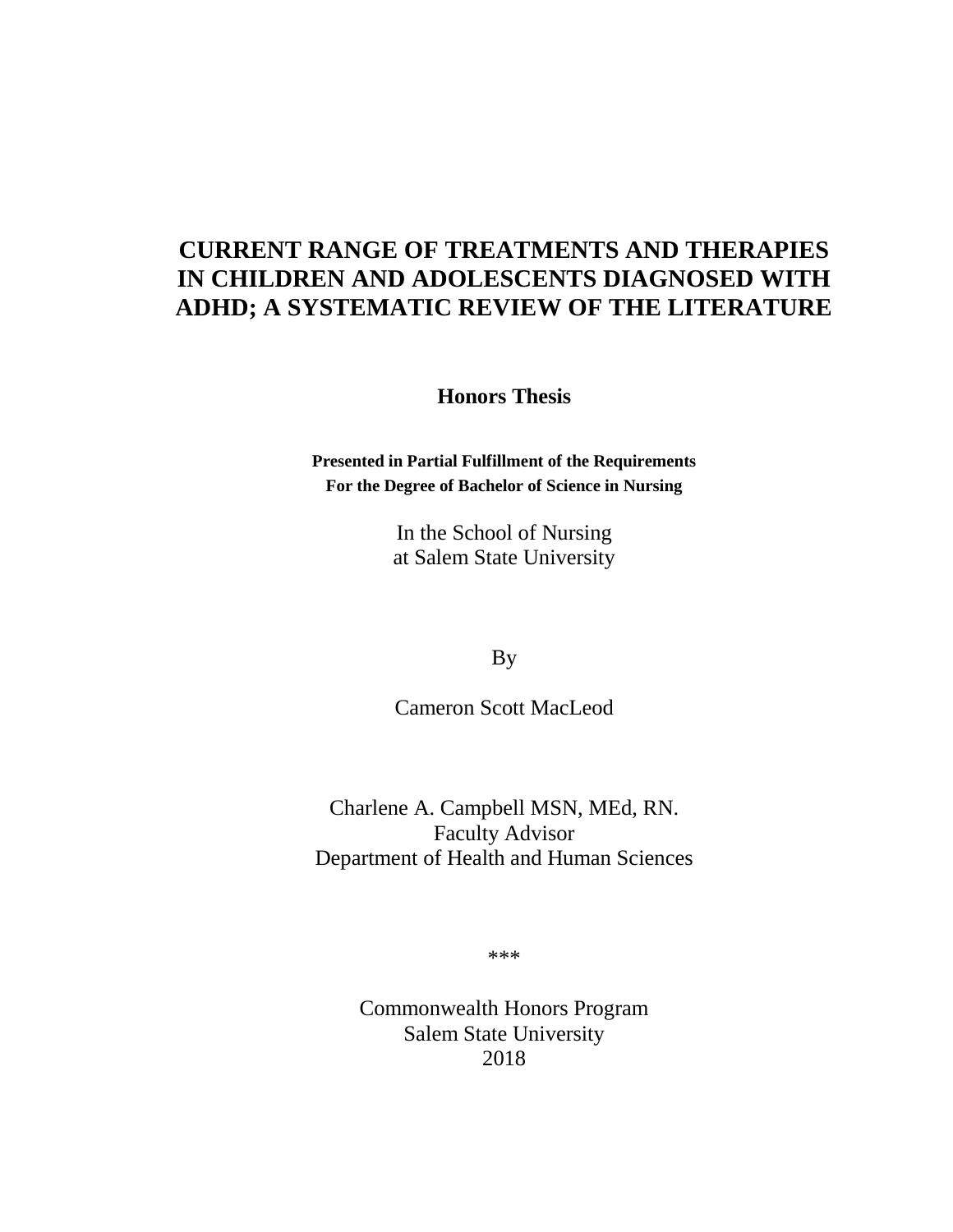# **TABLE OF CONTENTS:**

| $\verb INTRODUCTION / BACKGROWND  \textit{\_}2$ |   |
|-------------------------------------------------|---|
|                                                 |   |
|                                                 |   |
|                                                 |   |
| Figure 4                                        |   |
|                                                 |   |
|                                                 |   |
|                                                 |   |
|                                                 |   |
|                                                 |   |
|                                                 |   |
|                                                 |   |
|                                                 |   |
|                                                 |   |
|                                                 |   |
|                                                 | 9 |
|                                                 |   |
|                                                 |   |
| DISCUSSION 11                                   |   |
|                                                 |   |
|                                                 |   |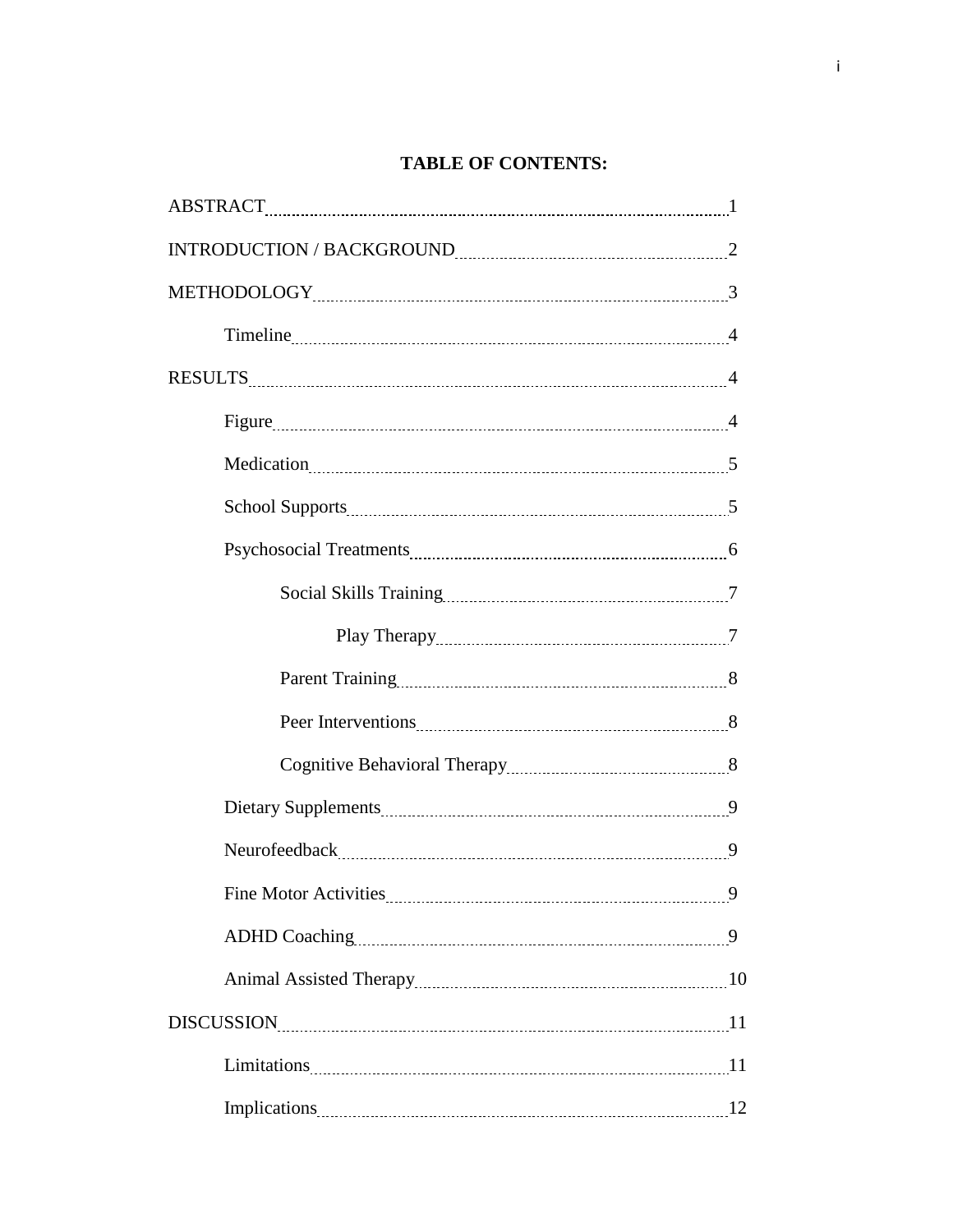| CONCLUSION EXECUTION CONCLUSION |    |
|---------------------------------|----|
|                                 | 12 |
|                                 | 13 |
|                                 | 13 |
|                                 | 13 |
| <b>REFERENCES</b>               |    |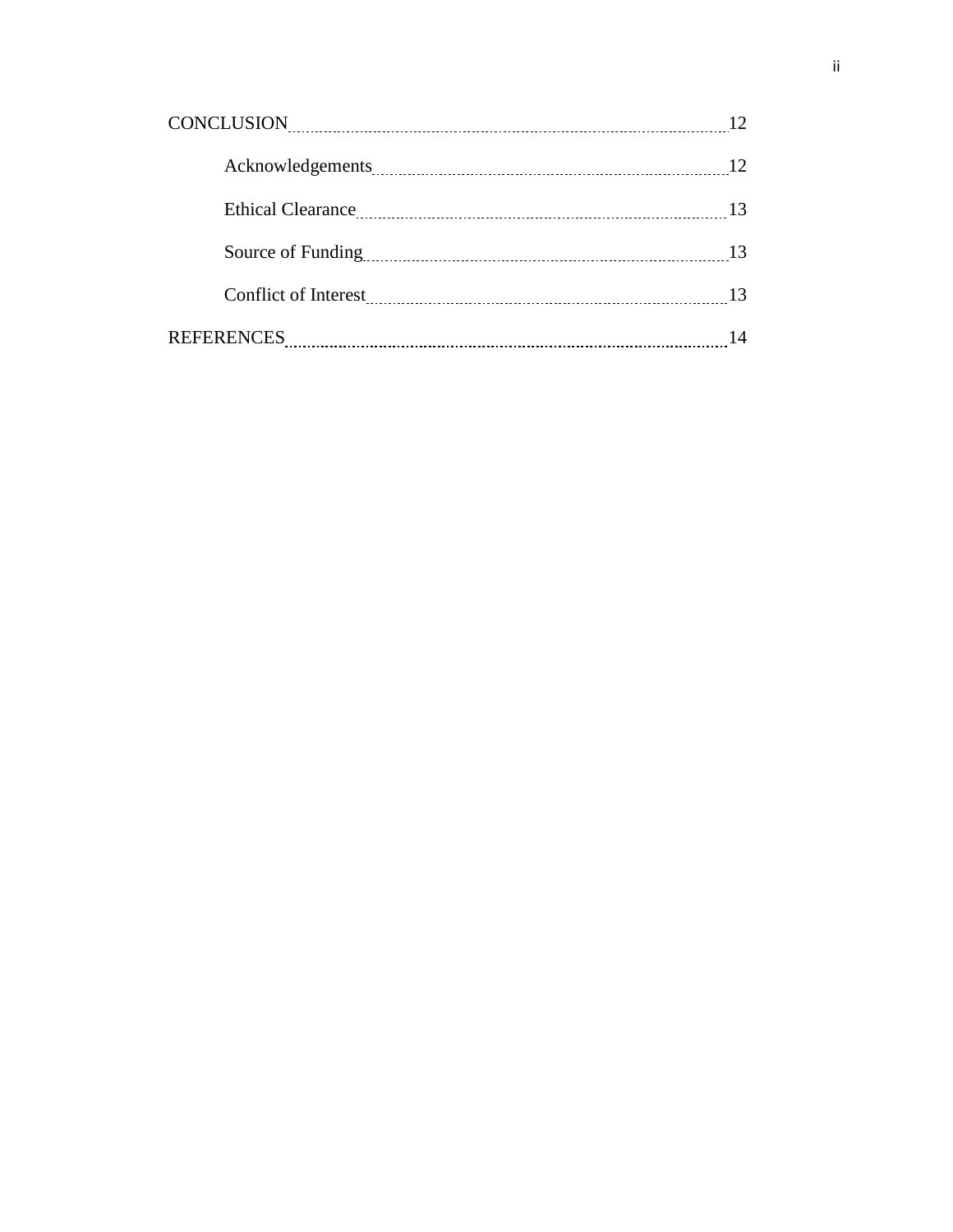#### **ABSTRACT:**

**Objective:** Attention Deficit Hyperactivity Disorder (ADHD) is a disorder that affects many children and adolescents in the United States. ADHD is associated with inattention, hyperactivity and impulsivity that usually starts during childhood and can last throughout life. The objective was to compile and synthesize the data on the many treatments available and gain insight from the results. This review of the literature examines research studies pertaining to the different therapies and the effects on attention deficit hyperactivity disorder with a focus on children and adolescents. It is the hope that in looking at a broad range of therapies we can work towards a future goal of better individualized treatment outcomes without a major reliance on pharmaceuticals.

**Study Design:** This study was a systematic review of the literature that examined the current therapeutic options that can be used in treatment of this disorder. The literature was all found on the CINAHL Database with a concentration on nursing research articles.

**Results:** The studies analyzed in this review fell into the therapeutic modalities of pharmacotherapy; school supports; psychosocial treatments; behavioral therapy; dietary supplements; neurofeedback; fine motor activities; ADHD coaching and animal assisted therapy.

**Conclusion:** These findings show the different strategies and treatment options that can be utilized for children and adolescents diagnosed with ADHD. From this one can see the benefit from reviewing and looking at all options and applying an individualized approach to treatment.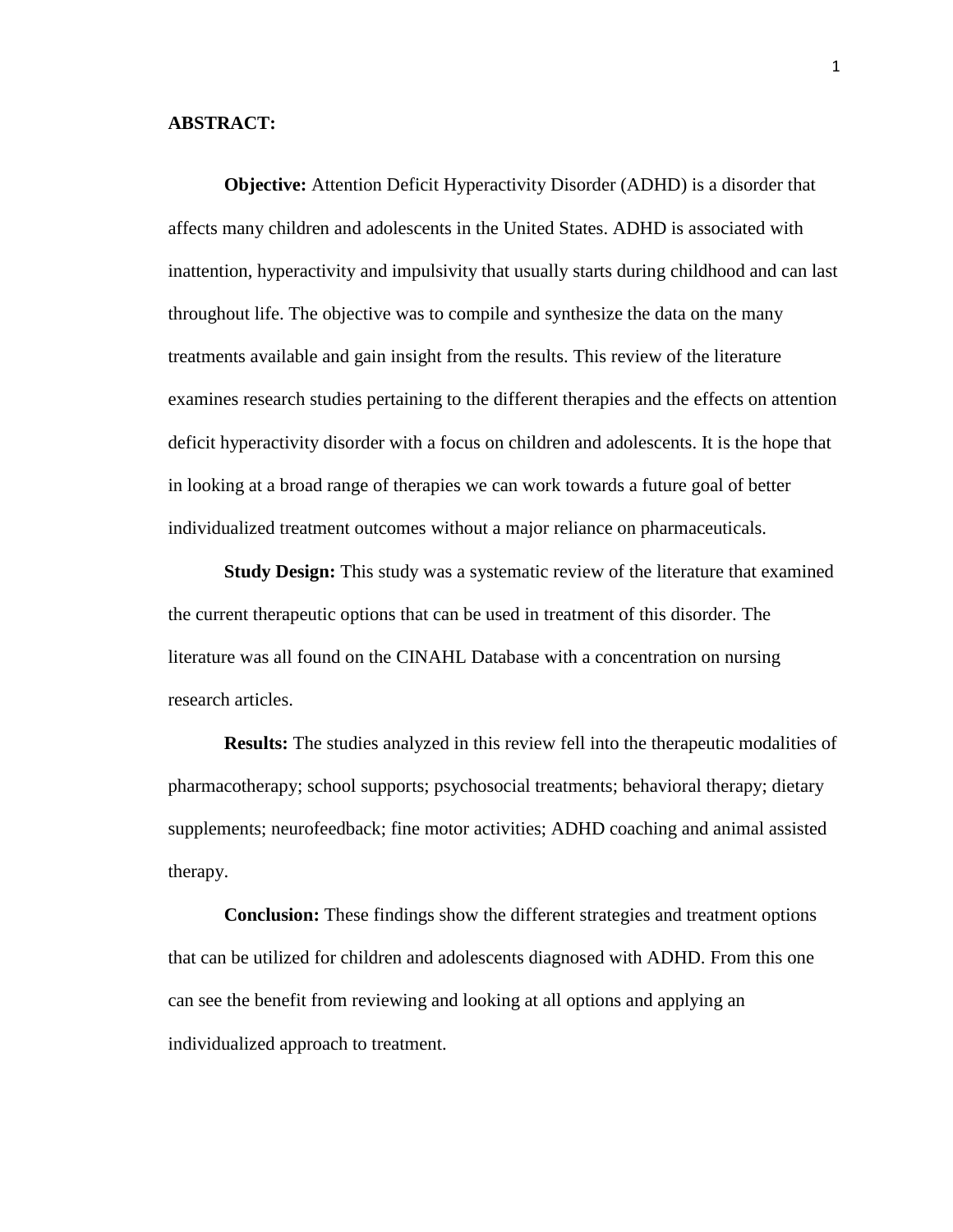#### **INTRODUCTION / BACKGROUND:**

Attention deficit hyperactivity disorder is a topic that is becoming more in the spotlight. It is one of the most commonly diagnosed mental health disorders. Danielson et al., (2017) defined ADHD as the following:

"Attention-deficit/hyperactivity disorder (ADHD) is a neurodevelopmental disorder that begins in childhood, results in pervasive functional impairment, and has been diagnosed in 11% of children aged 4-17 years in the US. Children with ADHD are more likely than their peers to experience adverse long-term outcomes, including poor school outcomes, more frequent injury, higher rates of co-occurring psychiatric disorders, and greater healthcare utilization." (p. 240).

This disorder affects the functioning of children and adolescents and has lasting effects well into adulthood. "Attention deficit hyperactivity disorder (ADHD) is the most common neurobehavioral disorder during childhood" (Senapati, 2017, p.174). ADHD usually manifests early in children and adolescents and presents itself most commonly with symptoms of inattention, hyperactivity and impulsivity. This influences one's personal, social, academic and occupational life and can have huge implications throughout life (Senapati 2017; Ahmann et al., 2017).

It is important to look at the current range of treatments and therapies available for children and adolescents diagnosed with ADHD. In reviewing all of the available options it is the hope that one can better understand the scope of care as well as areas needing further research and promotion. This systematic review of the literature can be reviewed to understand the current treatment practices for ADHD.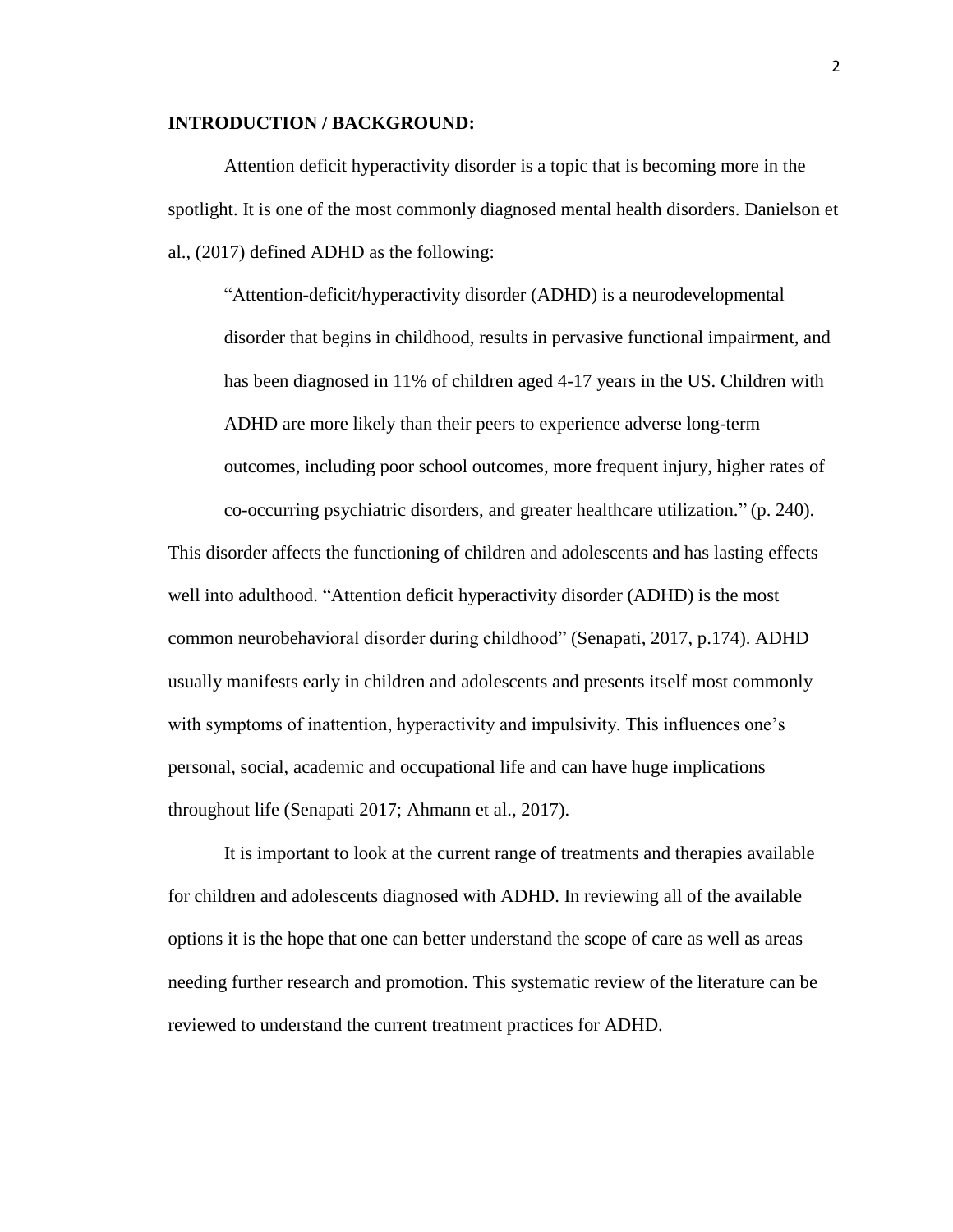#### **METHODOLOGY:**

This study is a systematic review of the literature. The criteria for inclusion for the studies included in this review are that they are written within the last five years to remain current as well as being peer reviewed articles. Only articles written in English and having access to full text content will be considered. The types of studies that will be reviewed will be a mix of quantitative and qualitative designs. These will primarily consist of nursing articles. The study population was limited when possible to children and adolescents in the United States. The search strategy to find articles that would be included in this systematic review consisted of using articles coming from the Salem State University Library Database. The databases utilized to find the sources were CINAHL Plus with Full Text; EBSCO and PsycArticles: APA/EBSCO. The keyword search was "adhd or attention deficit hyperactivity disorder and alternative treatment or therapies and children and adolescents". The next stage consisted of combing through all of the listed articles by title collecting those with titles relating to the topic at hand. The articles that showed promise were then sorted through by reading the abstracts and including only those that could be useful in the research. The final step consists of reading through the full article and making the decision whether or not the remaining article was pertinent to the study. This is how the selection of the materials was made for the systematic review. Conclusions are made based on the analysis of therapies and treatments that have been covered in previous studies and articles on the topic of ADHD.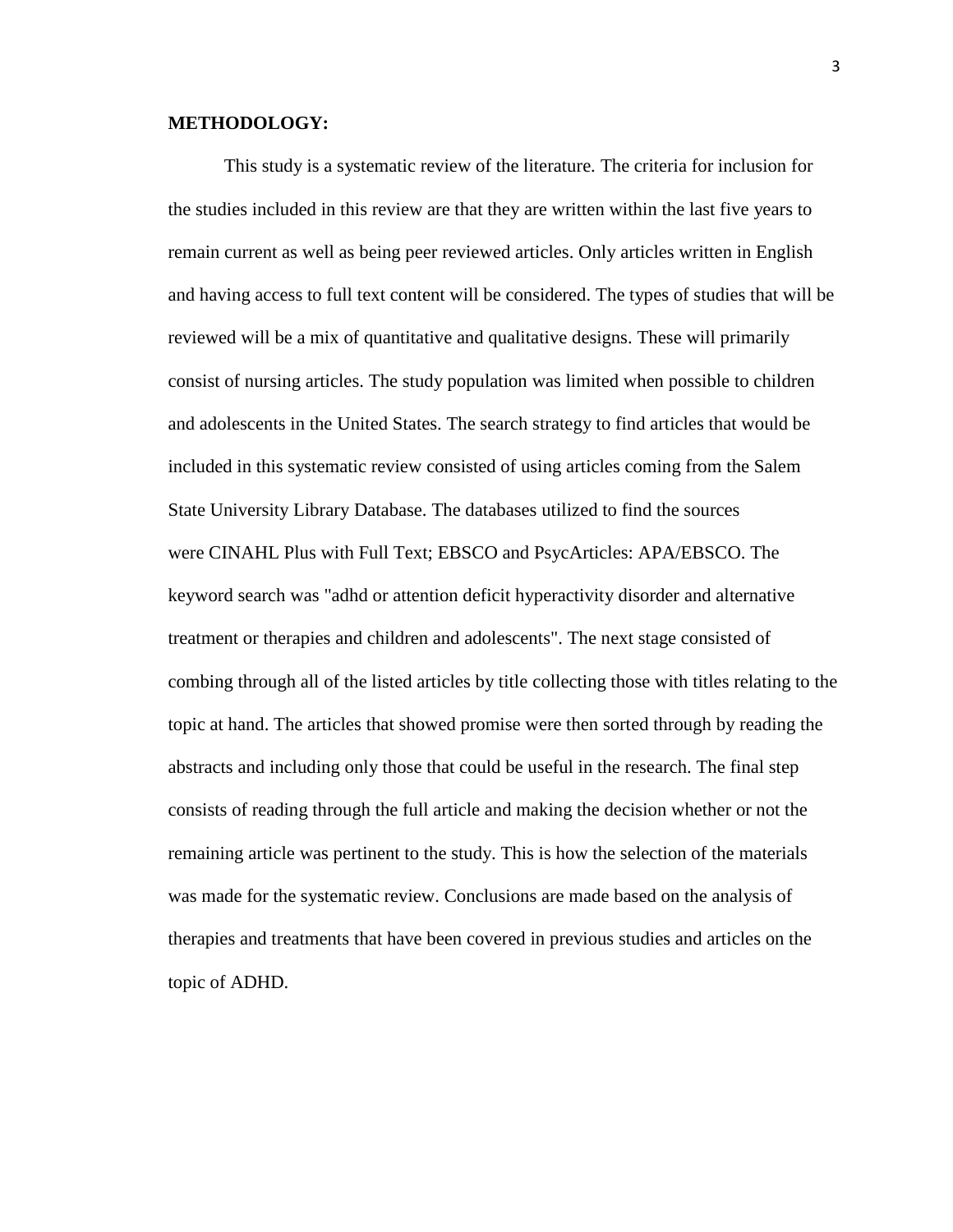## **Timeline:**

The timeline for this systematic review of the literature was around two years from the initial planning phase to the completion of the thesis. Work started on this thesis project early in the spring semester of 2016 and was completed in the spring of 2018.

## **RESULTS:**

The findings show that the two most common types of ADHD treatments were medications and school supports. A fraction of the childhood ADHD population ever received dietary supplements (Danielson et al., 2017). This is clearly shown below in the figure. This figure shows the percentage of children receiving each of nine types of treatment for ADHD.



Figure. Graph showing percentage of children 4-17 years of age with current ADHD receiving treatment, by treatment type (medication, school-based educational support, classroom management, social skills training, parent training, peer intervention, cognitive behavioral therapy, dietary supplements, and neurofeedback) (Danielson et al., 2017, p. 242).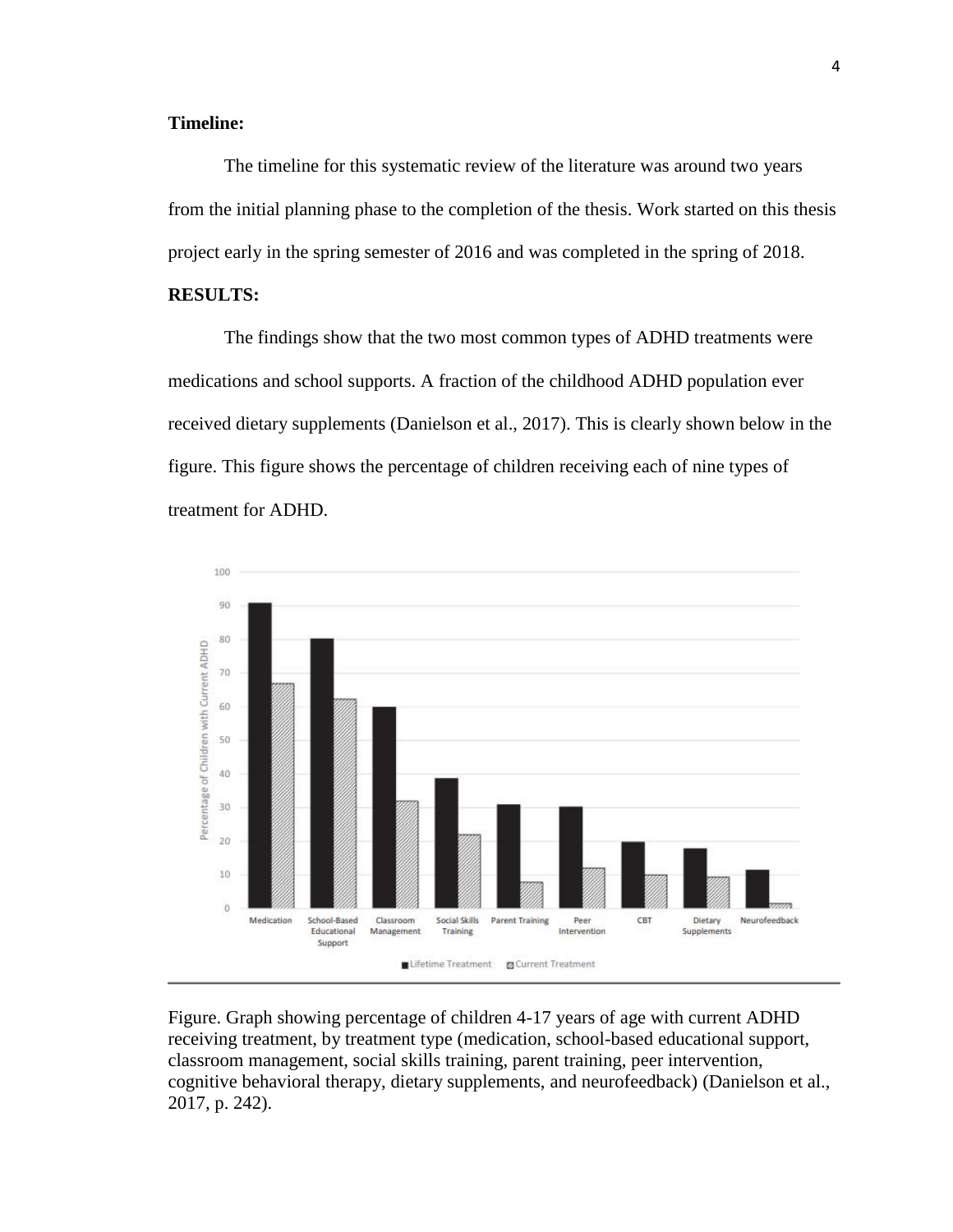Medication use is one of the most common and widely used treatment options for those with ADHD. A survey showed that 90.8% of children had received pharmacotherapy treatments at one time while 66.9% are currently receiving medication for ADHD ( Danielson et al., 2017). One measure of the effect of acute stimulant treatment for those with ADHD is to test the drift rate in children performing cognitive tasks. In this study, children with ADHD completed double blind, placebo controlled trials of discrimination tasks to test against the controls the effect of the stimulant (methylphenidate) (Fosco et al., 2016). The results showed marked improvement in speeded accuracy and reduced non-decision time. The study goes on to suggest that one of the effects of medication treatments for ADHD is the impact in cognitive performance in youth by improving the speed/efficiency of information accumulation (Fosco et al., 2016). This was one of the many studies researching the effectiveness of medication therapy for ADHD.

School supports are often a great way to help those in the school systems who have been diagnosed and recognized as having ADHD. There are many ways to implement these supports. In a study, 64.7% of school aged children were currently receiving school supports and 85.8% had ever received some form of school supports (Danielson et al., 2017). A national survey examined elementary and middle school teachers' self-reported use of ADHD supports (Hart et al., 2017). The supports were organized into a three tiered system. The first tier being universal interventions, which are applied for all students in the school and sets a goal of being preventative and proactive in the classroom. This created a learning environment that had expectations and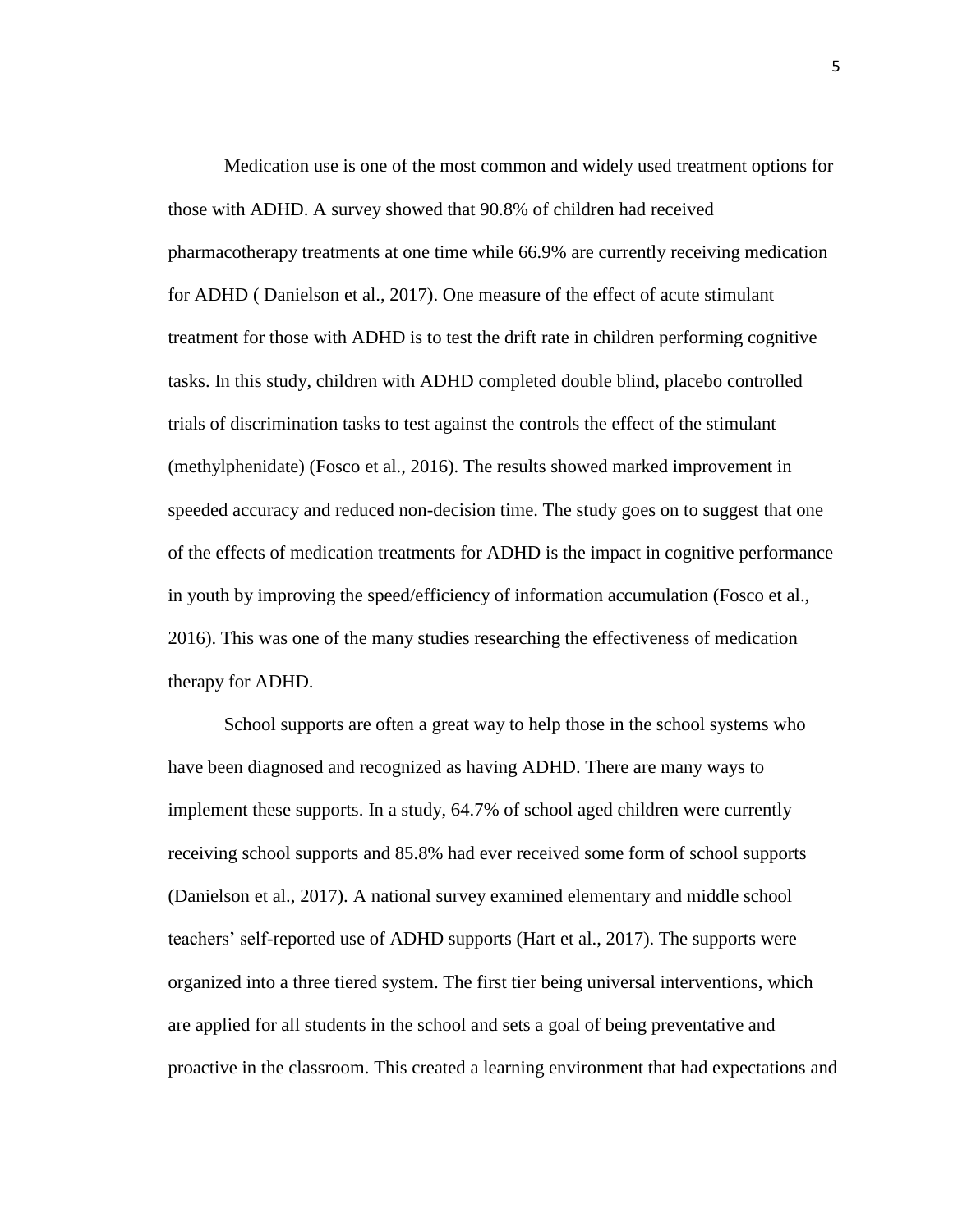defined appropriate and inappropriate behaviors and set incentives and consequences respectively. The second tier focused on targeted interventions. These were interventions for students who posed a greater risk of academic of behavioral problems. These students would get targeted attention and educators would keep up to date with the child's behavioral and academic progress. The third and most demanding tier involved intensive interventions. These included Individualized Education Plans (IEP) and special accommodations. These tiers are outlined under the article by (Hart et al. 2017). It was found that most teachers self-reported using lower tier strategies primarily because they are less time and resource intensive. School supports help students with ADHD and give structure and expectations to their academic, behavioral and social impairments.

Psychosocial treatments include a myriad of therapies consisting of social skills training, parent training, peer interventions, and cognitive behavioral therapy. The numbers corresponding to the Danielson et al., (2017) survey is as follows:

Nearly two-thirds of children (62.2%) had ever received at least 1 of the 4 psychosocial treatments. Specifically, approximately one-third of children with ADHD had ever received social skills training (38.7%), parent training (30.9%), or peer intervention (30.2%), whereas 19.8% had ever received CBT… About one-third of children with current ADHD were currently receiving at least 1 of the psychosocial treatments (32.5%) at the time of the survey; 22.0% were receiving social skills training, 12.0% were receiving peer interventions, 10.1% were receiving CBT, and 7.9% had parents receiving parent training. (p.242) Psychosocial treatments can be an important part of the treatment plan for those with

ADHD.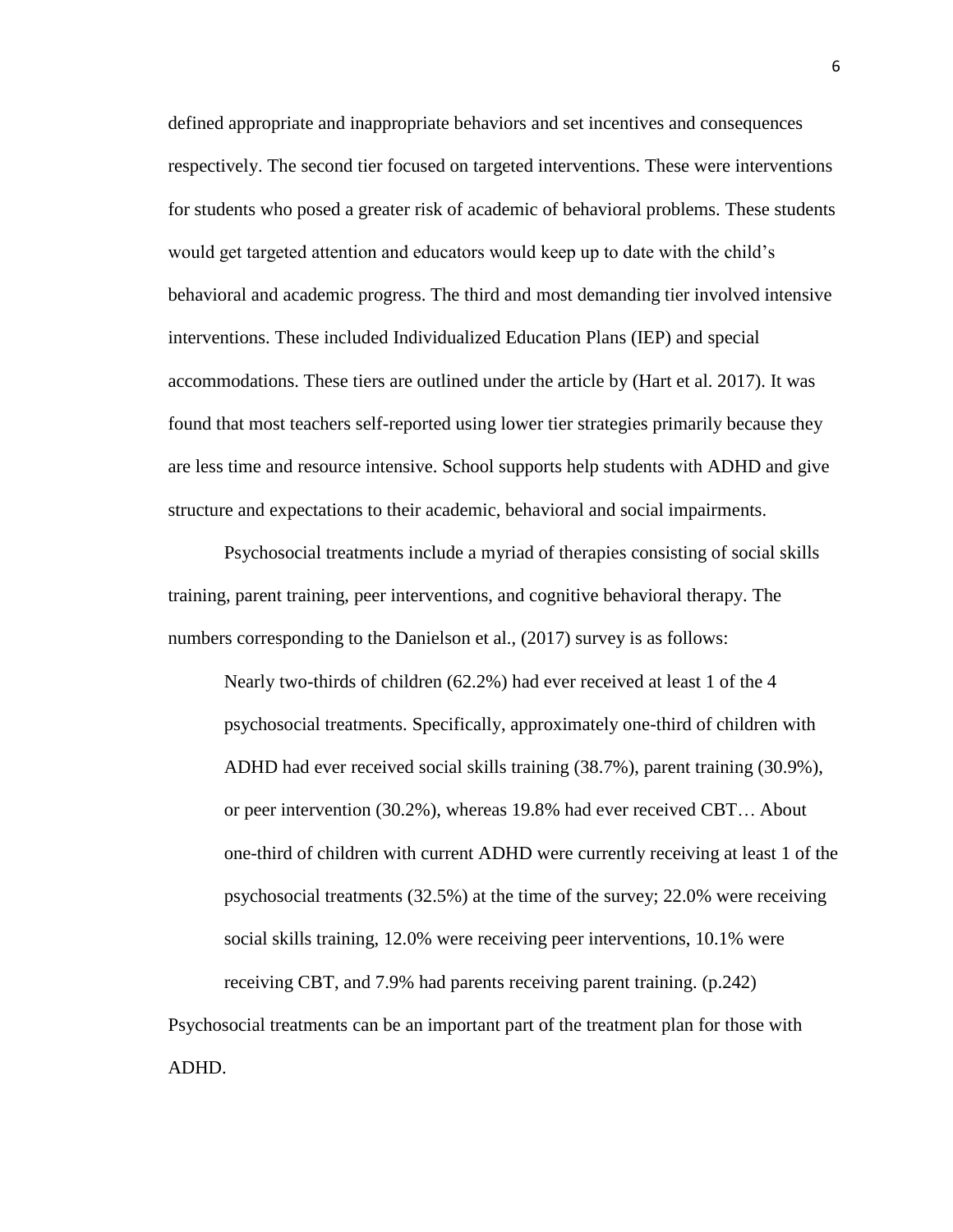Social impairments as a result of ADHD can have a huge impact on the lives of children and adolescents. Social skills are complicated, observable behaviors that include problem solving skills. Social skills also involve detailed verbal and nonverbal behaviors (Golden et al., 2017). The effectiveness of social skills intervention and training was studied in a nursing review that collected the literature of some 13 studies (Golden et al., 2017). The findings showed that the interventions played a huge role in those with ADHD and the prior research demonstrated the usefulness of social skills training.

Under social skills training, play therapy was studied as an effective treatment for of age group 6-12 yrs. The study evaluated the effectiveness of play activities on these children with pre and post assessments measuring the variables of inattention, hyperactivity & impulsivity and anxiety using the ADHD Rating Scale and Spence Children Anxiety Scale (SCAS). (Aziz et al., 2017). A study by Aziz et al., (2017) reported the following:

Play activities helps children to become more responsible for behaviors and develop more successful strategies, to develop new and creative solutions to problems, to develop respect and acceptance of self and others, to learn to experience and express emotion, to learn new social skills and relational skills with family and to develop self-efficacy. It has been shown to provide significant improvement in children, as compared to those who did not receive play therapy. (p.207)

Findings from play therapy establish it as a useful treatment for children with ADHD.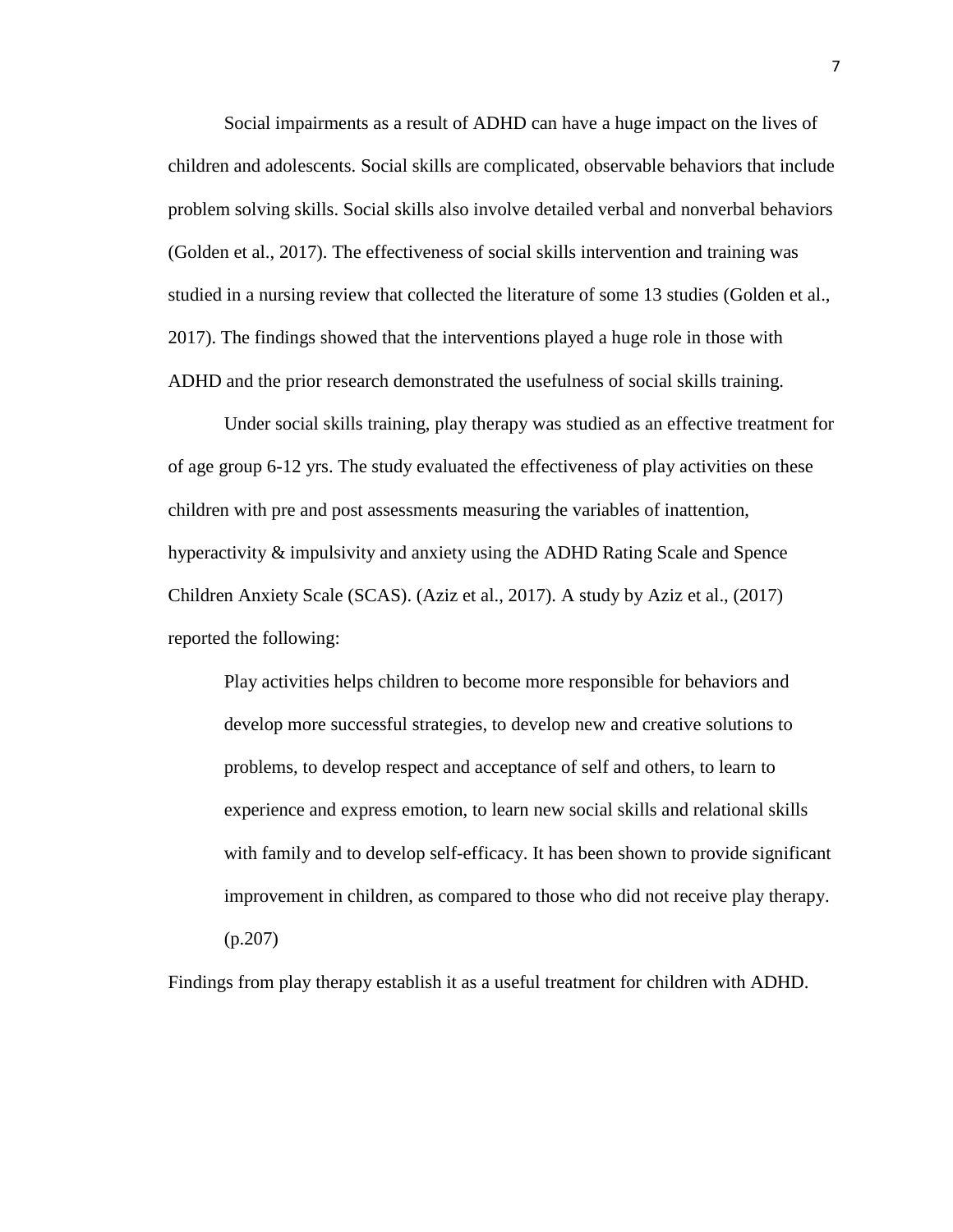Parent training falls under the category of psychosocial treatments as well and can be very beneficial for children and adolescents diagnosed with ADHD. The study by Haack et al., (2016) stated the following:

Behavioral parent training is an evidence-based psychosocial treatment directly targeting parenting as the primary mechanism of change, intended to produce sustained improvement in child behavior indirectly via the promotion of effective parenting strategies. Parent training focuses on increasing positive and decreasing negative parenting via instruction and practice in effective caretaking strategies. Specifically, parents are taught to engage in positive attending and monitoring, set clear expectations, and provide consistent positive and negative consequences. (p. 842)

In this study, findings suggested that improvements in negative parenting behavior resulted in greater improvements in ADHD symptoms that those with just improvements in positive parenting. Regardless of the parenting training, there were improvements in child impairment-related outcomes (Haack et al., 2016).

Peer interventions can help to influence the behavior of someone diagnosed with ADHD. This is particularly true for the population of children and adolescents. Under peer interventions peers set a standard of behavior that one can attempt to imitate. It is in this social construct that children and adolescents can learn which behaviors are appropriate and which ones are not.

Cognitive behavioral therapy works to address the behavioral issues associated with inattention, hyperactivity and impulsiveness through teaching. Working memory training in ADHD can help with cognitive functioning and increased retention and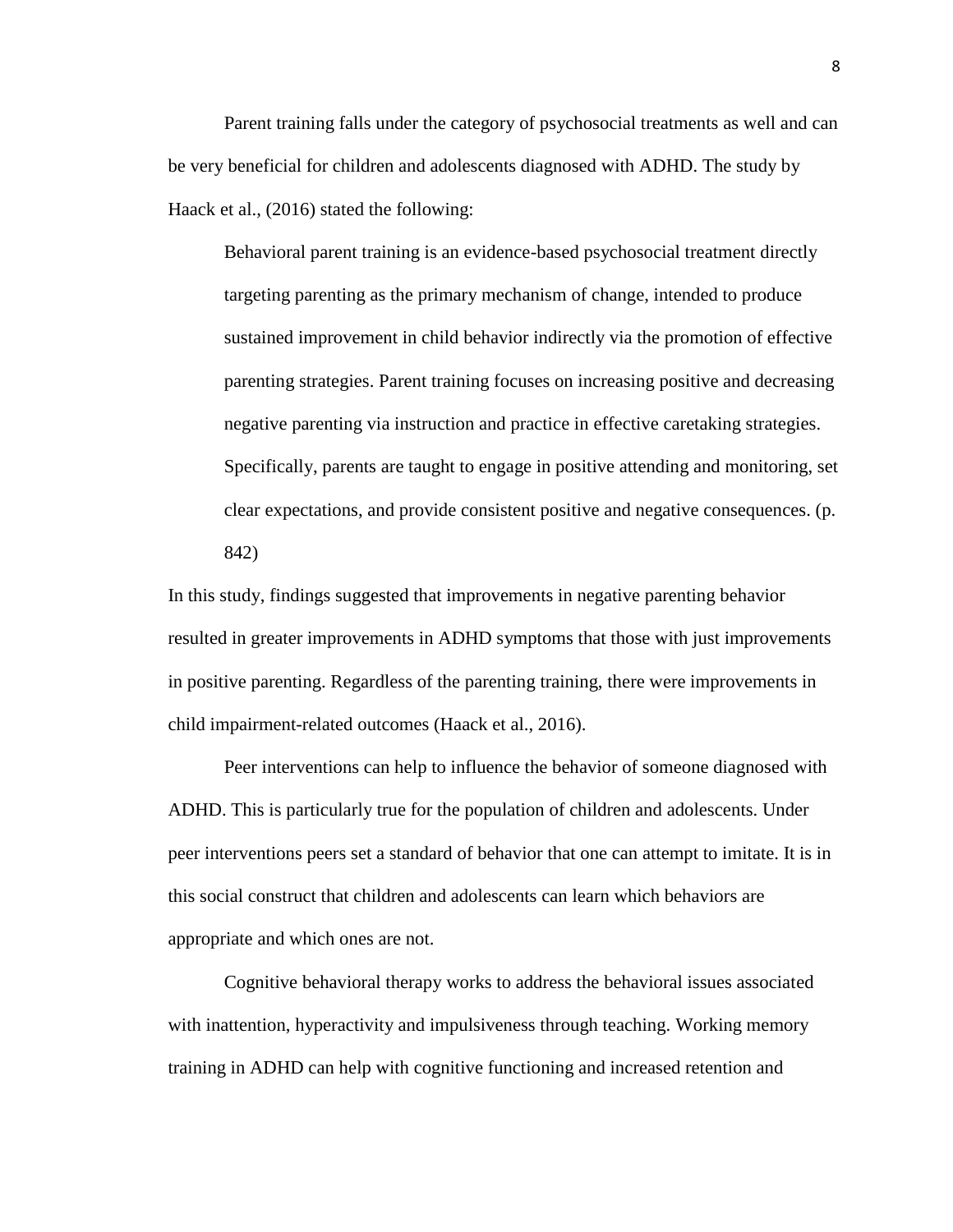completion of tasks. A pilot study used this population to evaluate whether shortenedlength sessions of CogMed Working Memory Training (CWMT) would yield higher engagement, motivation, and expectancy of improvements (Mawjee et al., 2017). The results suggested that shorter training sessions would yield more favorable outcomes but results were mixed.

Dietary supplements and neurofeedback were two of the least used treatments for ADHD. According to the survey only 9.3% of people with ADHD were currently using dietary supplements or herbal remedies where 17.8% had ever used any of them. Compared to the low usage of neurofeedback where only 1.5% were currently using it and 11.4% had ever received neurofeedback (Danielson et al., 2017). There is not a lot of literature on the effectiveness of these two alternative forms of treatment because there are so few people using them.

Fine motor activities and training can help improve the motor functioning of those with ADHD. A case study by Senapati looked at the effectiveness of fine motor activities on fine motor skills in a child with ADHD. (Senapati 2017). This study observed that the activities improved the fine motor functioning of the child with ADHD and could be used as a form of therapy for others to help function. Several motor activities had been reported as a difficulty for children with ADHD and skills training improved some of these impairments.

Another available therapy for those with ADHD is ADHD coaching. These are trained coaches who work with clients to help minimize impairments and set goals while building upon strategies to achieve higher functioning. "ADHD coaching is a promising behavioral intervention and a useful component of multimodal treatment" (Ahmann et al.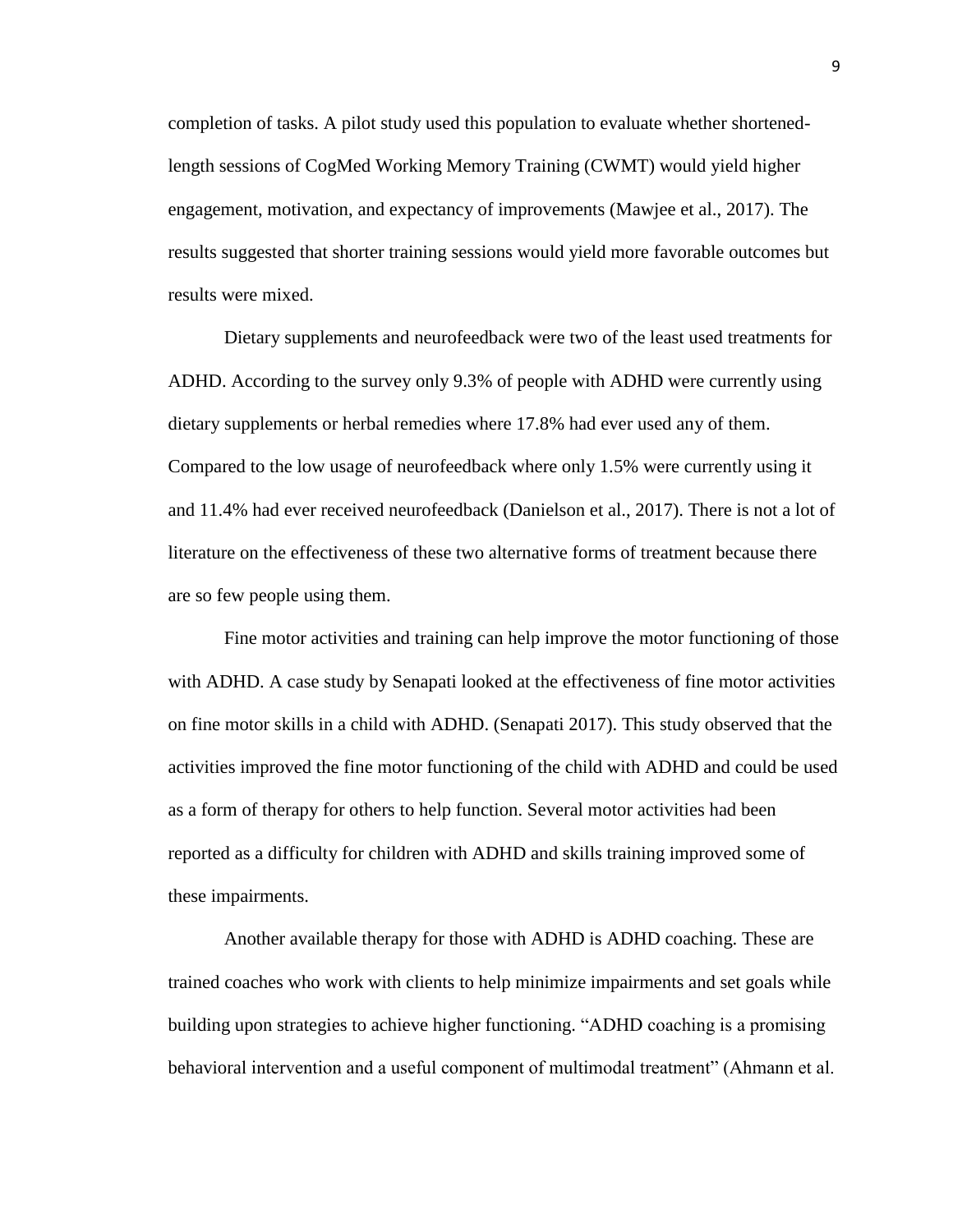2017, p.121). This coaching can be used at all ages and allows the clients to manage their impairments in inattention, hyperactivity and impulsivity. The coaching is client centered to promote empowerment. It educates about ADHD and offers tools and resources as well providing skills and strategies to work off of client strengths and weaknesses. This can be a very individualized treatment with trained professionals in ADHD coaching. There are many different models on effective coaching for this population. Treatment is usually focused on individual coaching but group coaching is sometimes used with adults (Ahmann et al. 2017). ADHD coaching has been in longitudinal studies that reported that the benefits were sustained over time. Most research on ADHD coaching has focused on college students where there is marked improvement in executive functioning, selfesteem, well-being and quality of life. (Ahmann et al. 2017).

Animal assisted therapy is a lesser used form of treatment that could potentially help those in this population diagnosed with ADHD. It has many subsets and approaches to it such as therapy animals or full time pets, as well as equine-assisted activities. These therapies are increasing in popularity and are being utilized in many forms of psychological treatment. "The term Equine-assisted activities and therapies (EAAT) was developed in the 1990s, although these activities have been gaining in popularity for decades" (Anderson and Meints 2016, p.3344). One activity under EAAT is therapeutic riding (TR). TR helps those with special needs in many areas while using skills such as attention, control, focus and communication (both verbal and nonverbal), to improve social functioning (Anderson and Meints 2016). The nonverbal communication with these animals allows children and adolescents to learn from these interactions and attribute them to social functioning. It is sometimes easier for this population to pick up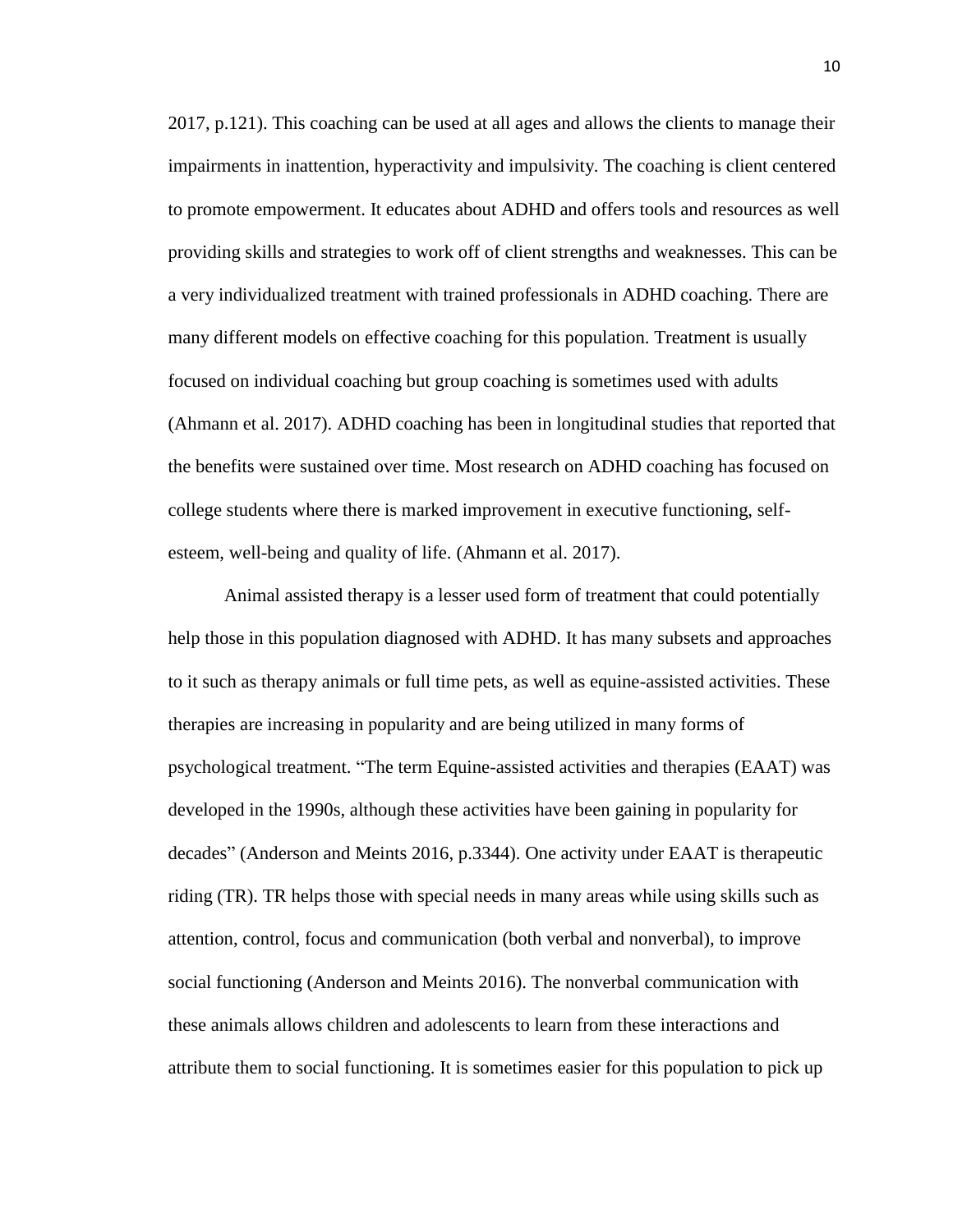body language without having the misinformation that verbal communication can add in. Animal assisted therapies are yet another one of the potential treatments that can help those diagnosed with ADHD with social skills.

#### **DISCUSSION:**

The most common type of treatment for children and adolescents diagnosed with ADHD is medication therapy followed by school supports in second. School supports are given more often to those who are receiving special education services and those who are not may be under treated. (Hart et al., 2017) "A previous study of national parent survey data indicated that less than one-half of children with current ADHD (44%) received behavior therapy within the past year, whereas 74% received medication in the past week" (Danielson et al. 2017, p. 240). It is of concern that many children go without any behavioral parent training or other treatments that fall under psychosocial treatments even when it is recommended. Combination therapy has the highest potential of being effective with the concurrent use of medication therapy and a behavioral therapy.

#### **Limitations:**

There are a few limitations of this study particularly involving the amount of research available on many of the different treatment types available for this diagnosis. There is still a lot of research and studies to be done on this topic. It is reported that there is limited amount of information on strategies used by general educators and school teachers to help students with ADHD in the school setting. (Hart et al., 2017). There are not many sources on the topic and with the change of classifications with the DSMV (Diagnostic and statistical manual of mental disorders. 5th ed.) in 2013 making it all the more difficult.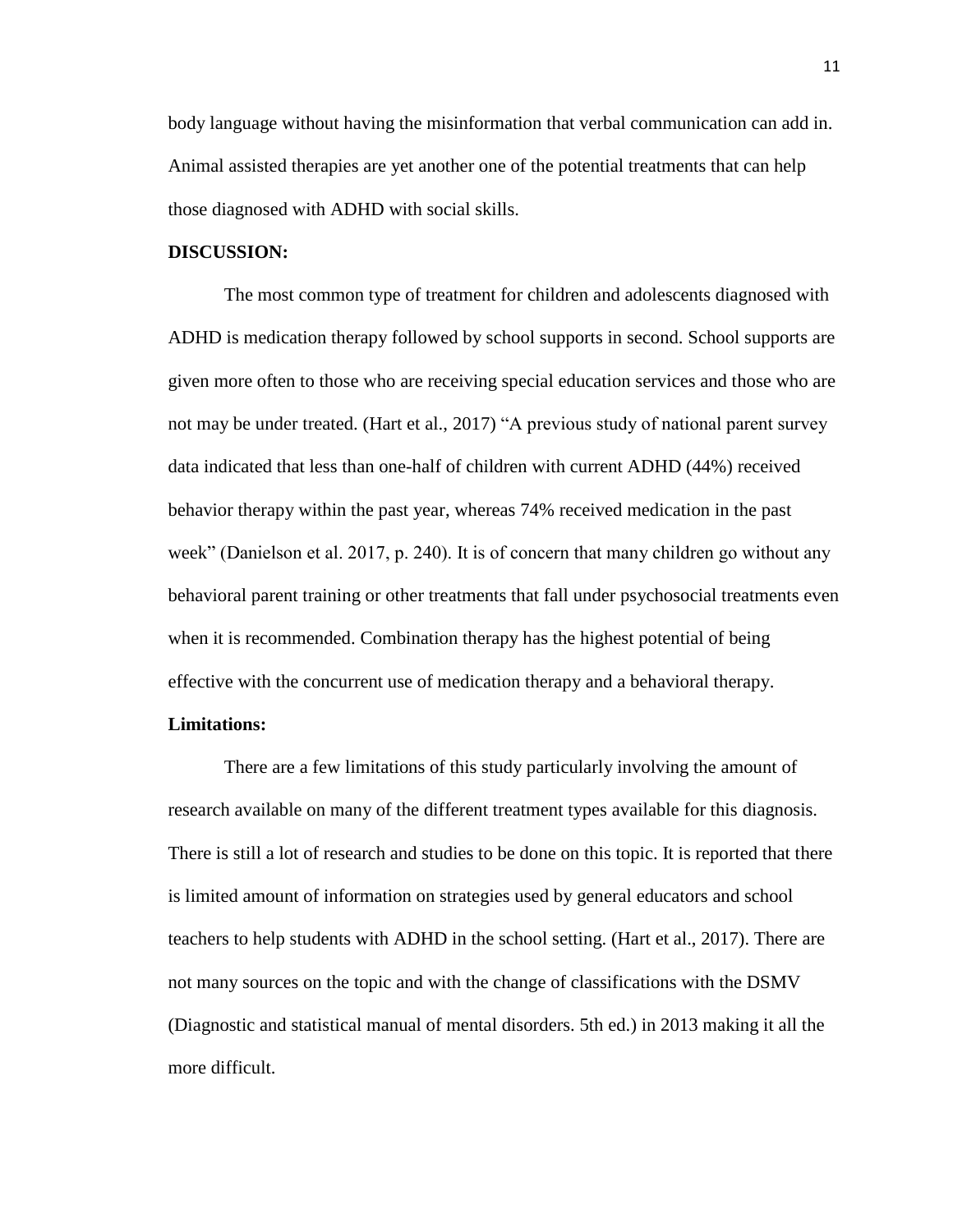### **Implications:**

Many articles express a need for further examination and research into treatments and therapies for those within this population of children and adolescents with ADHD. Additional studies on the treatments available for this population are needed. (Antshel 2015; Chan et al., 2016; Ahmann et al., 2017). The whole area of mental health is changing and coming to the forefront of society, and with the change of categorization and the rise of new ADHD diagnoses there to needs to be more research done to look at all available treatment options. Treatments should go beyond just prescription medications and there should be more consideration of other treatments or combination therapies.

### **CONCLUSION:**

There are many different treatment types and therapies for ADHD. These treatments come in the form of pharmacotherapy; school supports; psychosocial treatments; behavioral therapy; dietary supplements; neurofeedback; fine motor activities; ADHD coaching and animal assisted therapy. Medication use and school supports are two of the most common treatments. The study supports the need for further research and evaluation of different treatment strategies to treat children and adolescents diagnosed with attention deficit hyperactivity disorder.

#### **Acknowledgements:**

I would like to acknowledge Salem State University for the use of its resources and databases as well as the classes taken with the goal of completing this thesis in mind. I would also like to acknowledge my thesis advisor Professor Charlene A. Campbell MSN, MEd, RN.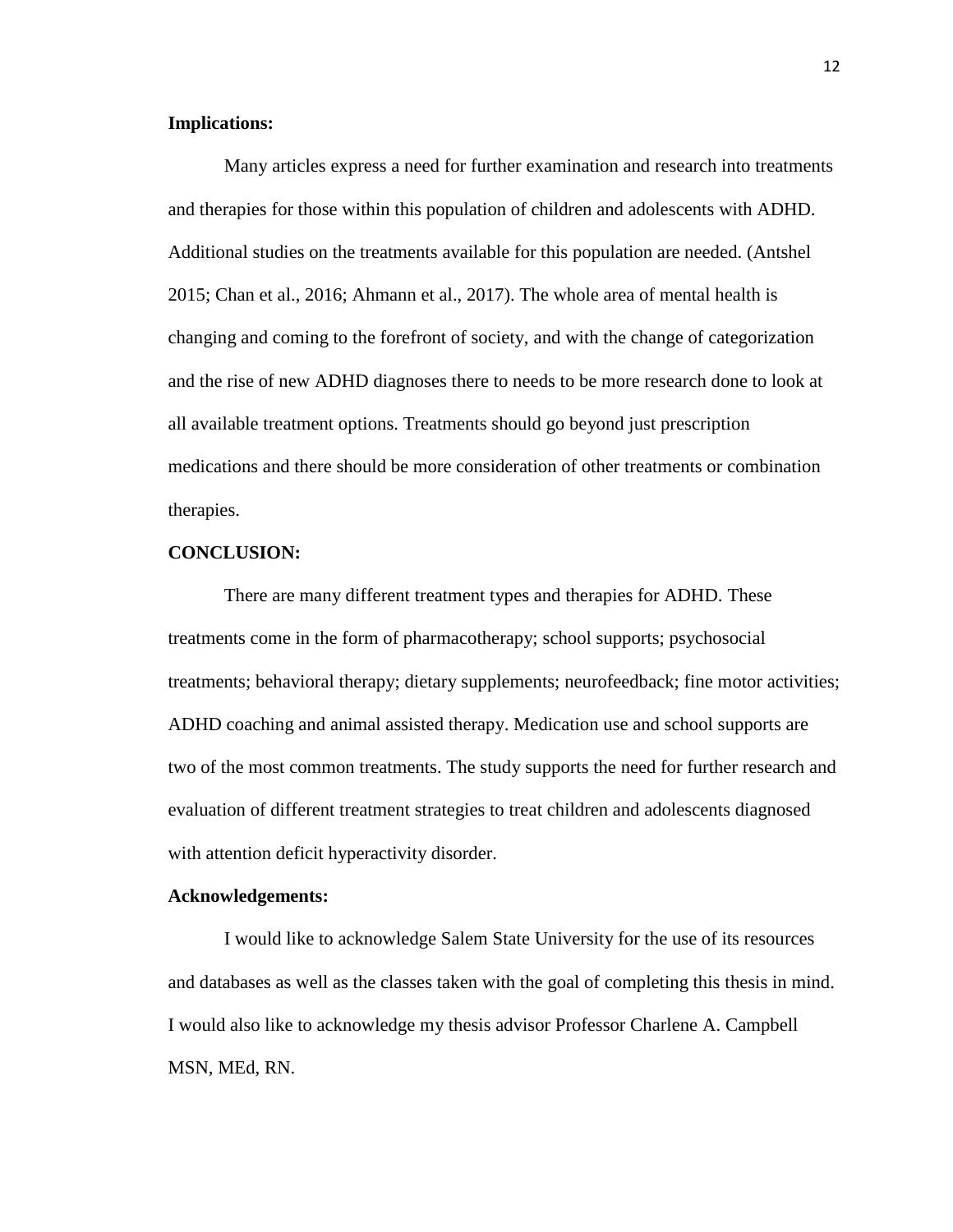# **Ethical Clearance:**

This review of the literature is in compliance with ethical standards.

# **Source of Funding:**

There was no need to fund this literature review and no outside funding was used.

# **Conflict of Interest:**

There are no conflicts of interest.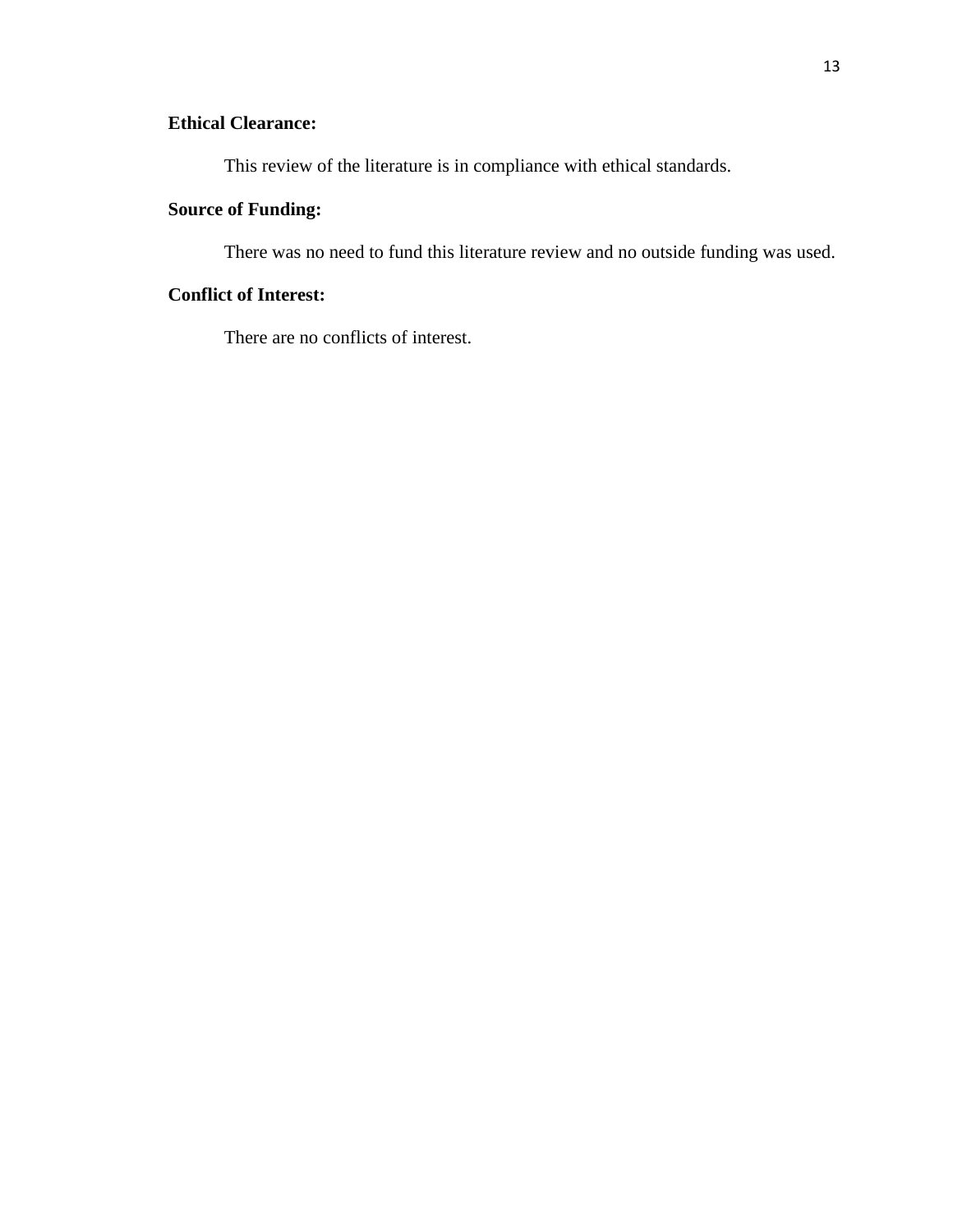#### **REFERENCES:**

- Ahmann, E. Saviet, M. Tuttle, L.J. (2017). Interventions for ADHD in children and teens: A focus on ADHD coaching. *Pediatric Nursing, Vol. 43, No. 3,* 121-131. Retrieved from http://corvette.salemstate.edu:2088/ehost/pdfviewer/pdfviewer?vid=3&sid=266a6 894-81ff-43cf-9b94-16c7102a26f2%40sessionmgr102
- American Psychiatric Association. Diagnostic and statistical manual of mental disorders. 5th ed. Arlington (VA): American Psychiatric Association Publishing; 2013.
- Anderson, S., Meints, K. (2016). Brief report: The effects of equine-assisted activities on the social functioning in children and adolescents with autism spectrum disorder. *Journal of Autism & Developmental Disorder,* 1-9. doi:10.1007/s10803-016-2869-3
- Antshel, K.M. (2015). Psychosocial interventions in attention-deficit/hyperactivity disorder: Update. Child and Adolescent Psychiatric Clinics of North America, 24(1), 79-97.
- Aziz, S., Arora, S., Ali, N., Ansari, M.A. (2017). Evaluate the effectiveness of play activities on inattention, hyperactivity, impulsivity and anxiety in ADHD children of age group 6-12 yrs. *Indian Journal of Physiotherapy and Occupational Therapy, Vol. 11, No. 4,* 207-211. doi:10.5958/0973-5674.2017.00147.2
- Chan, E., Fogler, J.M., & Hammerness, P.G. (2016) Treatment of attention deficit/hyperactivity disorder in adolescents: A systematic review. JAMA, 315(18), 1997-2008.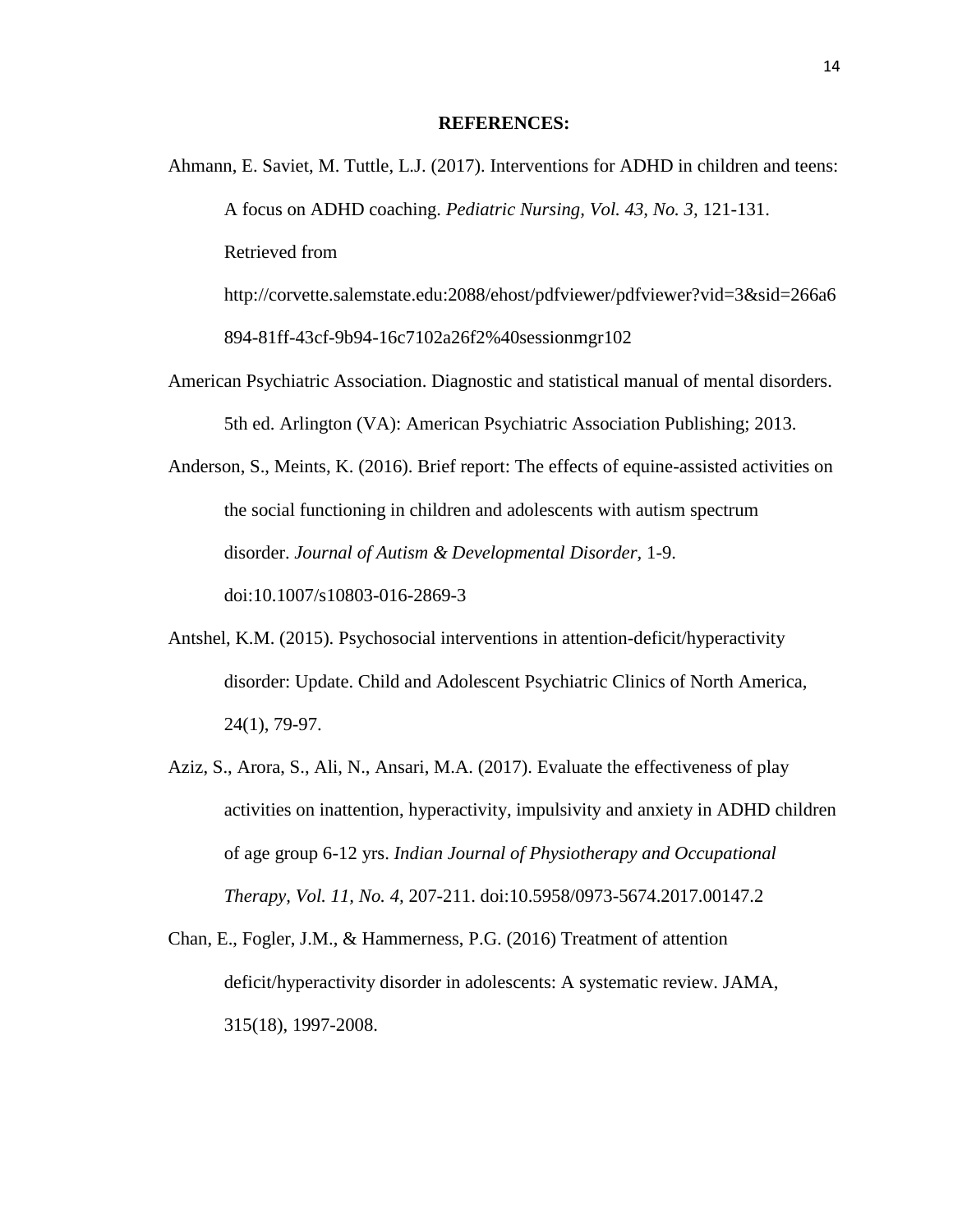Danielson, M.L., Visser, S.N., Chronis-Tuscano, A., DuPaul, G.J. (2017). A national description of treatment among United States children and adolescents with attention-deficit/hyperactivity disorder. *The Journal of Pediatrics, 192,* 240-246. doi:10.1016/2017.08.040

Fosco, W.D., White, C.N., Hawk, L.W.Jr. (2016). Acute stimulant treatment and reinforcement increase the speed of information accumulation in children with ADHD. *Journal of Abnormal Child Psychology, 45,* 911-920. doi:10.1007/s10802-016-0222-0

- Golden, C.T., Nancy, G.R., Kanchana, M.K., Kanniammal, C., Arullapan, J. (2017). Effectiveness of social skills intervention in attention deficit hyperactivity disorder – a nursing review. *International Journal of Nursing Education, Vol. 9, No. 4,* 36-41. doi:10.5958/0974-9357.2017.00093.9
- Haack, L.M., Villodas, M., McBurnett, K., Hinshaw, S., Pfiffner, L.J. (2016). Parenting as a mechanism of change in psychosocial treatment for youth with ADHD, predominantly inattentive presentation. *Journal of Abnormal Child Psychology, 45,* 841-855. doi:10.1007/s10802-016-0199-8
- Hart, K.C., Fabiano, G.A., Evans, S.W., Manos, M.J., Hannah, J.N., Vujnovic, R.K. (2017). Elementary and middle school teachers' self-reported use of positive behavioral supports for children with ADHD: A national survey. *Journal of Emotional and Behavioral Disorders, Vol. 25(4),* 246-256. doi:10.1177/1063426616681980